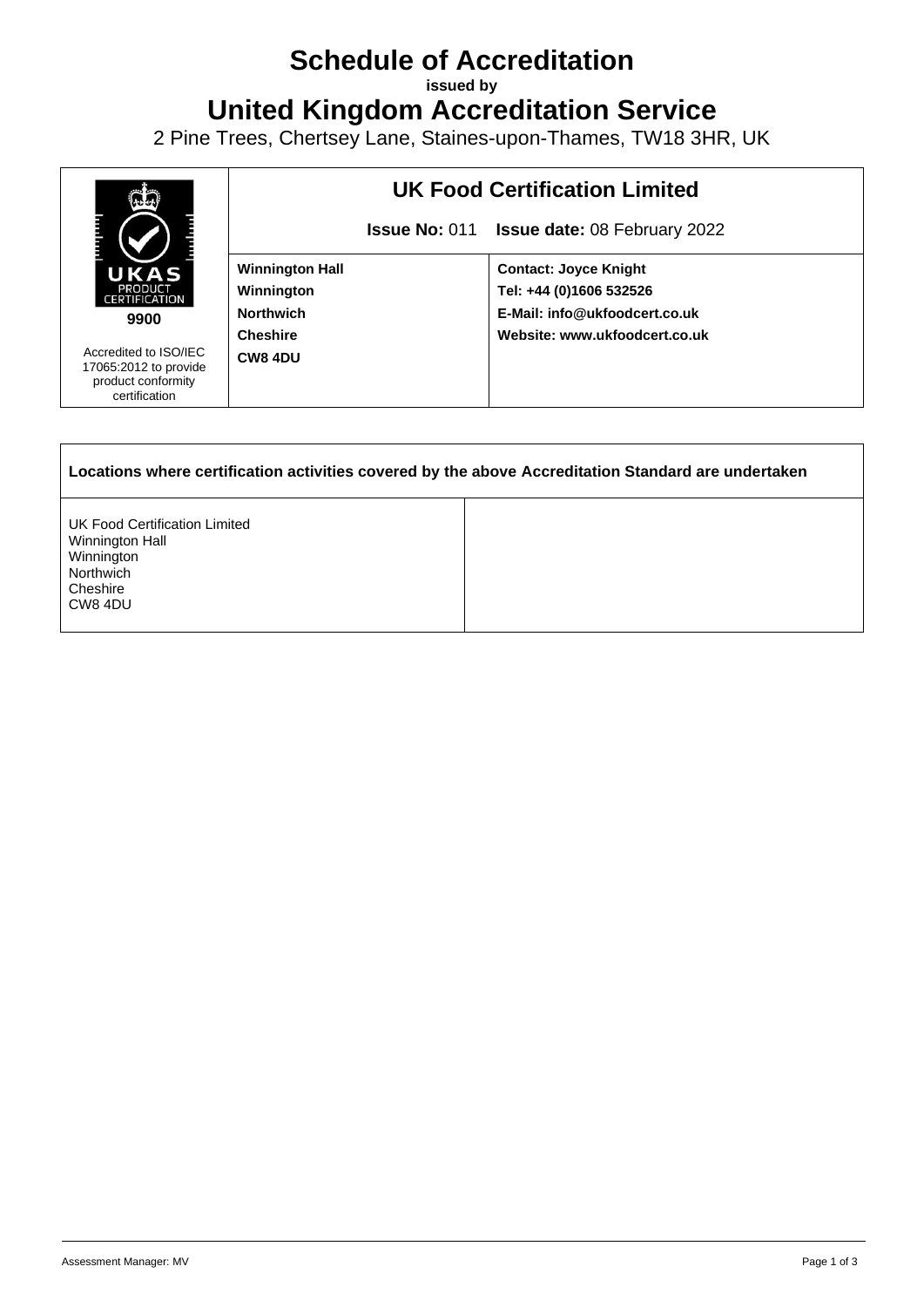

17065:2012 to provide product conformity certification

## **Schedule of Accreditation issued by United Kingdom Accreditation Service**

2 Pine Trees, Chertsey Lane, Staines -upon -Thames, TW18 3HR, UK

## **UK Food Certification Ltd**

**Issue No:** 011 **Issue date:** 08 February 2022

## DETAIL OF ACCREDITATION

| <b>Product</b>                                                            | <b>Standard</b>            |
|---------------------------------------------------------------------------|----------------------------|
| For the manufacture of:                                                   | BRCGS-Food Safety, Issue 8 |
| Category 1 - Raw Red Meat                                                 |                            |
| Category 2 - Raw Poultry                                                  |                            |
| Category 3 - Raw Prepared Products (Meat and<br>Vegetarian)               |                            |
| Category 4 - Raw Fish Products                                            |                            |
| Category 5 - Fruits, Vegetables and Nuts                                  |                            |
| Category 6 - Prepared Fruit, Vegetables and Nuts                          |                            |
| Category 7 - Dairy, Liquid Egg                                            |                            |
| Category 8 - Cooked Meat / Fish Products                                  |                            |
| Category 9 - Raw Cured and /or Fermented Meat and<br>Fish                 |                            |
| Category 10 - Ready Meals and Sandwiches, Ready to<br><b>Eat Desserts</b> |                            |
| Category 11 - Low/High Acid in Cans/Glass/Plastic<br>containers           |                            |
| Category 12 - Beverages                                                   |                            |
| Category 13 - Alcoholic Drinks and Fermented/Brewed<br>Products           |                            |
| Category 14 - Bakery                                                      |                            |
| Category 15 - Dried Food and Ingredients                                  |                            |
| Category 16 - Confectionary                                               |                            |
| Category 17 - Cereals and Snacks                                          |                            |
| Category 18 - Oils and Fats                                               |                            |
|                                                                           |                            |
|                                                                           |                            |